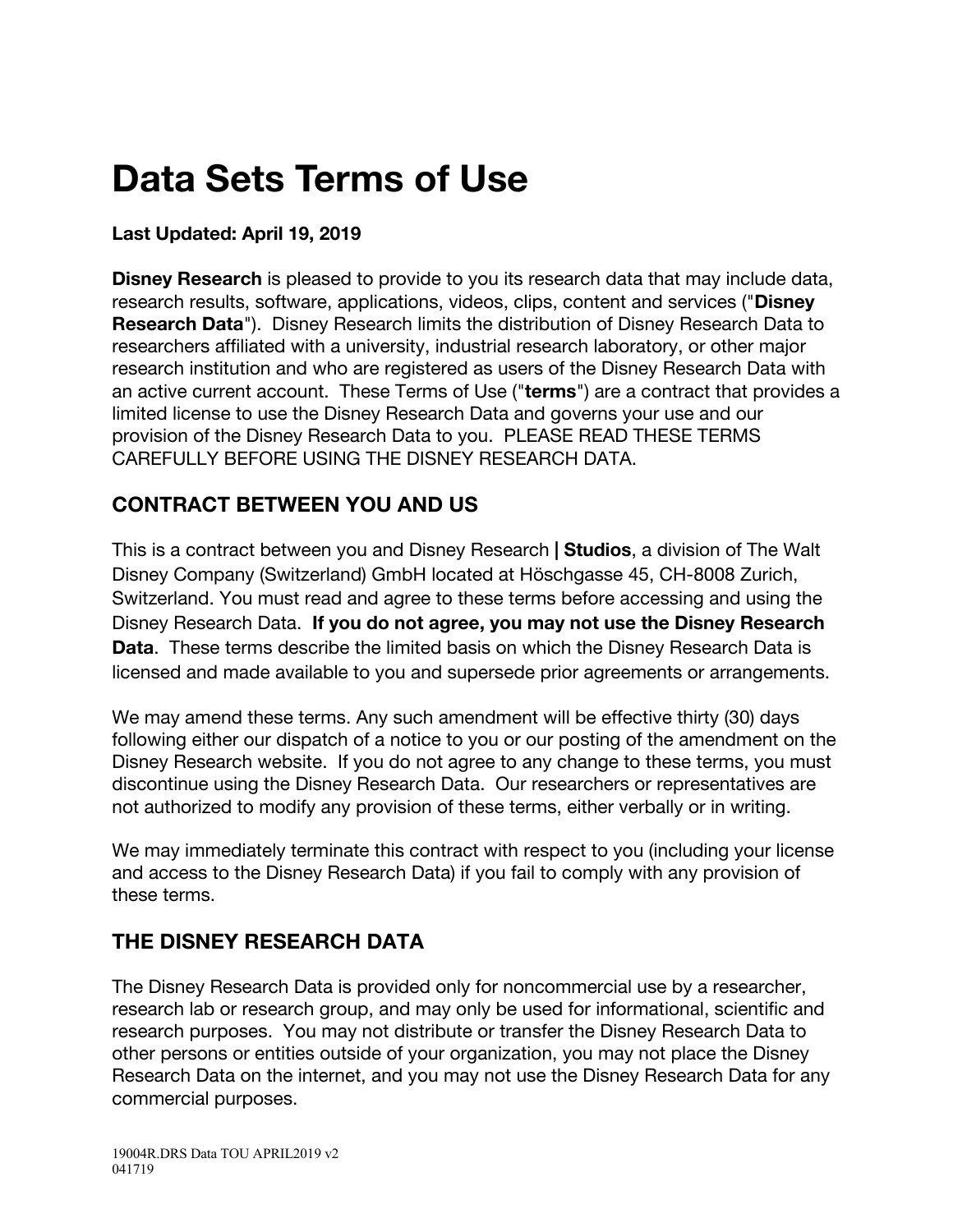The Disney Research Data is our copyrighted and/or patented property or the copyrighted and/or patented property of our licensors or licensees and all trademarks, service marks, trade names, trade dress and other intellectual property rights in the Disney Research Data are owned by us or our licensors or licensees. We do not transfer title to any portion of the Disney Research Data to you.

#### **Disney Research Data License**

We grant you a limited, non-exclusive, non-sublicensable, non-transferable license to access and use the Disney Research Data and any included software, content (such as videos, images, audio files, sound, music, models, rigs, animations, characters), virtual item or other material. This limited license is for noncommercial use only for informational, scientific and research purposes. No license or right is granted to any patents, copyrights, trade secrets or other intellectual property rights, expressly or by implication, estoppel, statute or otherwise. Certain content that may be included with the Disney Research Data may have additional terms and restrictions and those additional terms shall also govern your use of such content, and in the event of a conflict those additional terms shall prevail over these terms.

You may copy the Disney Research Data for backup purposes and you may share the Disney Research Data with your researchers, research lab or research group, subject to these terms. You agree that you are responsible for use of the Disney Research Data by your researchers, research labs or research groups and you are responsible for their compliance with these terms.

You may not: (a) circumvent or disable any content protection system or digital rights management technology used with any Disney Research Data; (b) decompile, reverse engineer or disassemble any software included with Disney Research Data; (c) remove identification, copyright, license or other proprietary notices from any Disney Research Data; or (d) access or use any Disney Research Data in an unlawful or unauthorized manner or in a manner that suggests an association with our products, services or brands. You may not access or use any Disney Research Data in violation of United States export control and economic sanctions requirements. You represent and warrant that your access to and use of the Disney Research Data will comply with those requirements.

# **Disclaimers and Limitation on Liability**

THE DISNEY RESEARCH DATA IS PROVIDED "AS IS" AND "AS AVAILABLE". WE DISCLAIM ALL CONDITIONS, REPRESENTATIONS AND WARRANTIES NOT EXPRESSLY SET OUT IN THESE TERMS.

WE SHALL NOT BE LIABLE FOR DIRECT, INDIRECT, INCIDENTAL, PUNITIVE, EXEMPLARY, SPECIAL OR CONSEQUENTIAL DAMAGES, INCLUDING LOST PROFITS AND PROPERTY DAMAGE, EVEN IF WE WERE ADVISED OF THE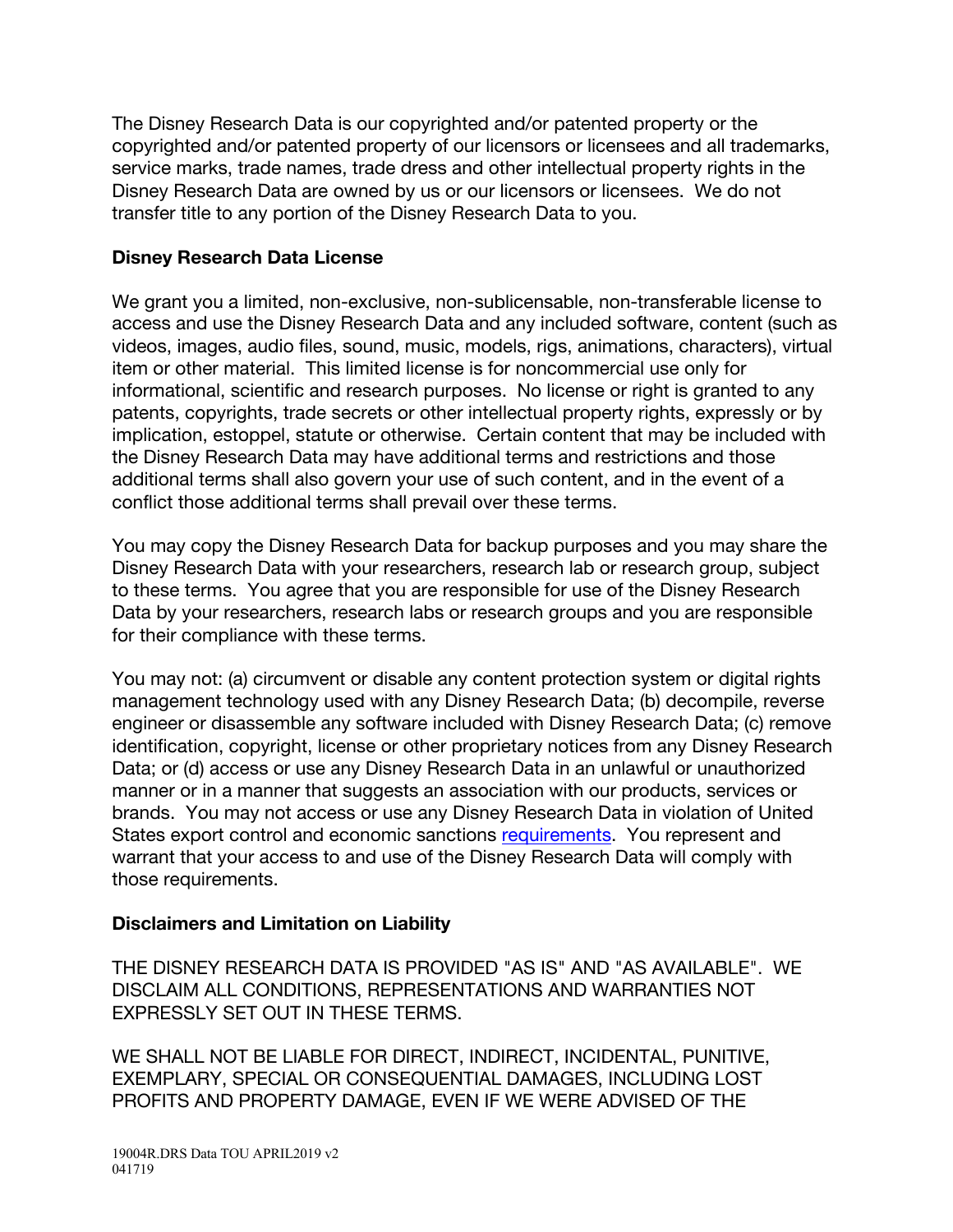POSSIBILITY OF SUCH DAMAGES. IN NO EVENT SHALL OUR TOTAL LIABILITY TO YOU FOR ALL DAMAGES, LOSSES AND CAUSES OF ACTION EXCEED ONE HUNDRED U.S. DOLLARS (US \$100).

## **Changes to the Disney Research Data and Additional Restrictions**

The Disney Research Data may be available only for limited periods of time and may be removed, replaced, changed or updated at any time at our sole discretion and with or without notice to you.

You agree that you will not tamper with, impair or damage any Disney Research Data or Disney Research website and you may not use any robots, spiders, scrapers or other automated means or software or device that allows unauthorized access or manipulation of the Disney Research Data or Disney Research websites.

# **Third-Party Services, Content and Mobile Devices/Mobile Networks**

You agree that you are responsible for all costs and usage terms that apply to any third-party services and content and to your accessing, downloading and using Disney Research Data using any mobile device or mobile network.

# **YOUR ACCOUNT AND YOUR CONTENT**

#### **Accounts to Access Disney Research Data**

To access and download Disney Research Data, you must be a registered user of the Disney Research Data and you must have an active account with current contact information. No purchase or payment is required for you to be a registered user. Access, downloading and use of Disney Research Data is void where prohibited or restricted by law.

You agree to provide and maintain accurate, current and complete information, including your contact information for notices and other communications from us. You agree not to impersonate or misrepresent your affiliation with any school, university, research organization, person or entity, including using another person's username, password or other account information, or another person's name or likeness, or provide false details. If you are under age 18 (or the age of majority under applicable law), we may need your parent or guardian's consent before we can accept your application to be a registered user of the Disney Research Data. We reserve the right to request proof of identity or to verify eligibility and any required school, university or research affiliations.

We may suspend or terminate your account and your ability to use the Disney Research Data if you engage in, encourage or advocate for copyright infringement or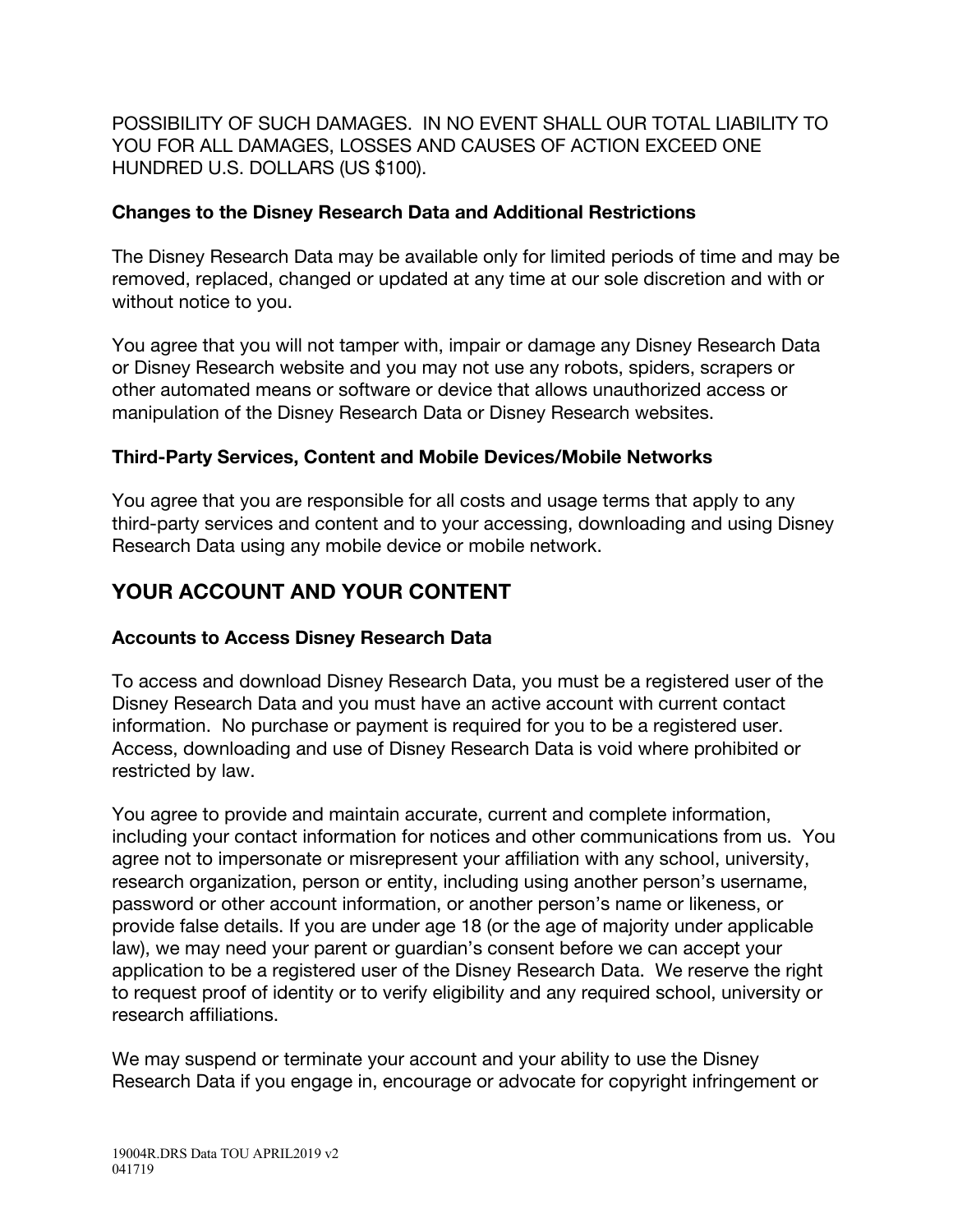any illegal conduct, or if you or your researchers, research lab or research group fail to comply with these terms or any additional terms or supplemental terms.

## **Passwords and Security**

You are responsible for keeping your username and password confidential, and you are responsible for all activities and use of the Disney Research Data under your account. You agree to promptly notify us of any unauthorized use of your username, password or other account information, or of any other breach of security that you become aware of involving your account or the Disney Research Data.

## **Attribution and Copyright Notices**

You may not remove any copyright notices from the Disney Research Data and you must include an acknowledgement of Disney Research in all papers or publications using Disney Research Data.

You shall include the following attribution and copyright notice in all papers or publications using Disney Research Data and in all copies of Disney Research Data:

"Utilizes content, data and technology licensed from Disney Research. © Disney"

## **User Feedback**

You may submit questions, comments, corrections, recommendations or other communications pertaining to the Disney Research Data ("**User Feedback**"). Please send any User Feedback to the Disney Research email link on the Disney Research website. Any User Feedback which you may submit to the Disney Research website shall be the sole property of Disney Research without further consideration or compensation and you hereby irrevocably assign to Disney Research all rights worldwide in and to the User Feedback. You acknowledge that Disney Research shall have the right (but not the obligation) to use and exploit such User Feedback in any manner determined by Disney Research in its sole discretion.

#### **International Access or Downloads; Export, Import and Customs**

When accessing or downloading Disney Research Data from or to countries other than the United States of America, you are subject to all applicable import and export laws and regulations and you may have to pay import or customs duties and taxes levied and any additional charges. You are responsible for assuring the Disney Research Data can be lawfully downloaded and imported to the destination country. When accessing or downloading Disney Research Data, you are the importer of record and you must comply with all laws and regulations of the destination country where you access and download any Disney Research Data.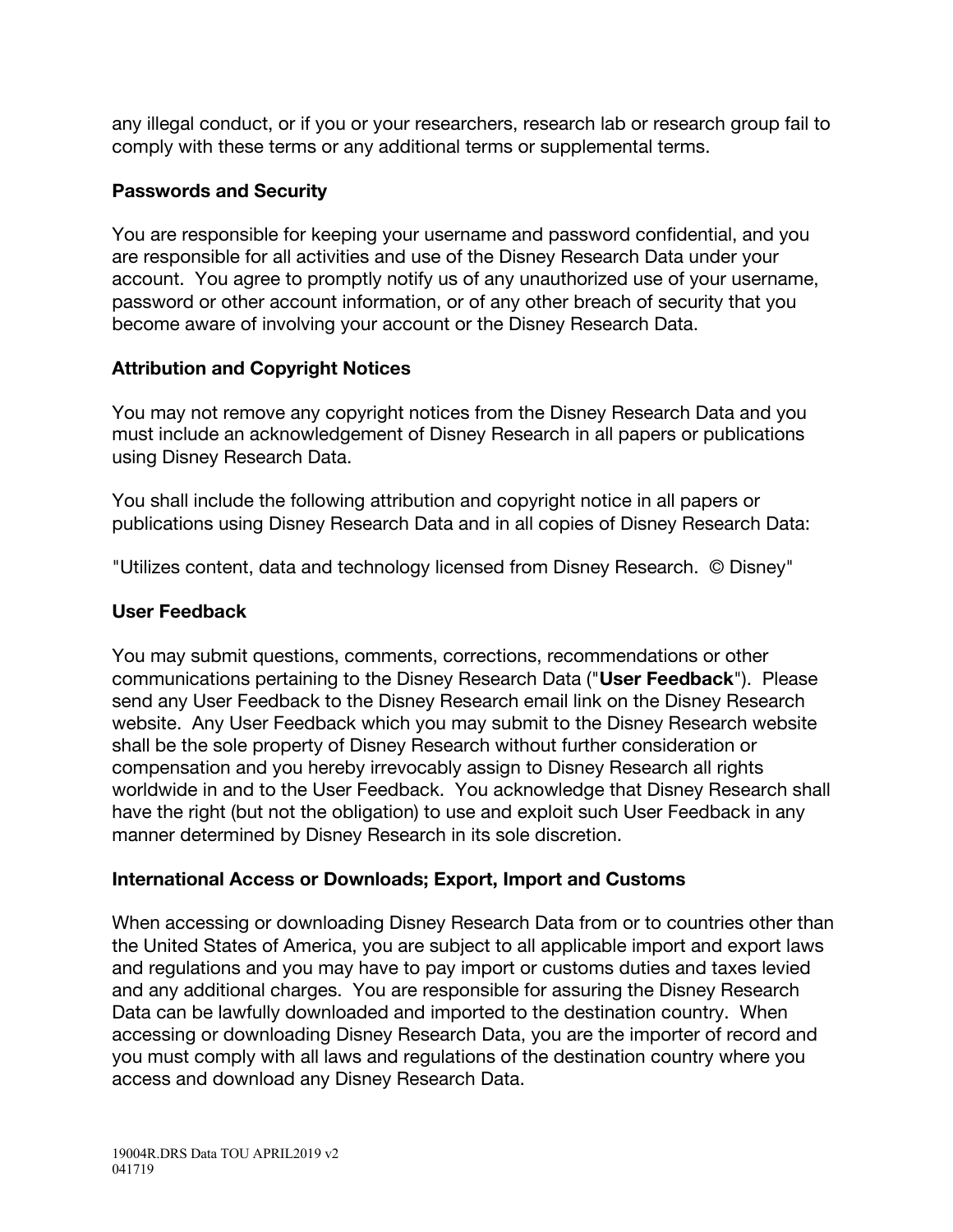# **ADDITIONAL PROVISIONS**

#### **Submissions and Unsolicited Ideas Policies**

Our long-standing company policy does not allow us to accept or consider unsolicited creative ideas, suggestions or materials. In connection with anything you submit to us – whether or not solicited by us – you agree that creative ideas, suggestions or other materials you submit are not being made in confidence or trust and that no confidential or fiduciary relationship is intended or created between you and us in any way, and that you have no expectation of review, compensation or consideration of any type.

#### **No Use of Disney Name; No Promotion**

Except for the attribution and copyright notices that are specified in this contract and are required for your use of the Disney Research Data, this contract does not give you any right to use, and you shall not use, the names "Disney", "Disney Research", "Pixar", "ABC", "ESPN", "Marvel", "Lucasfilm" or "BAMTech" (either alone or in conjunction with or as a part of any other word or name) or any fanciful characters or designs of The Walt Disney Company or any of its related, affiliated or subsidiary companies: (i) in any advertising, publicity, promotion; (ii) nor to express or to imply any endorsement or sponsorship of your research, products or services; (iii) nor to use any of said names, characters, or designs in any other manner (whether or not similar to uses prohibited by (i) and (ii) above). You may not use your own trademark or any third-party trademark on the Disney Research Data in connection with any use, exhibition or display of the Disney Research Data.

You may not use the Disney Research Data in any way that is derogatory to or critical of any film, material, motion picture or other audio or audiovisual work owned, produced or distributed by The Walt Disney Company or any of its related, affiliated or subsidiary companies. Any breach of this section will render this license and this contract null and void and Disney Research shall be entitled to seek any remedy available. The provisions of this "No Use of Disney Name; No Promotion" section shall survive expiration or termination of your license and this contract.

#### **Disputes and Class Action Waiver**

In the event of a dispute, you or Disney Research must send to the other party a notice of dispute, which is a written statement that sets forth the name, address and contact information of the party giving the notice, the facts giving rise to the dispute and the relief requested. You must send any notice of dispute to Disney Research, 500 South Buena Vista Street, Burbank, California 91521-3541 USA, Attention: Deputy Chief Counsel-Walt Disney Pictures. We will send any notice of dispute to you at the contact information we have for you. You and Disney Research will attempt to resolve a dispute through informal negotiation, or if applicable, in small claims court, within sixty (60) days from the date the notice of dispute is sent.